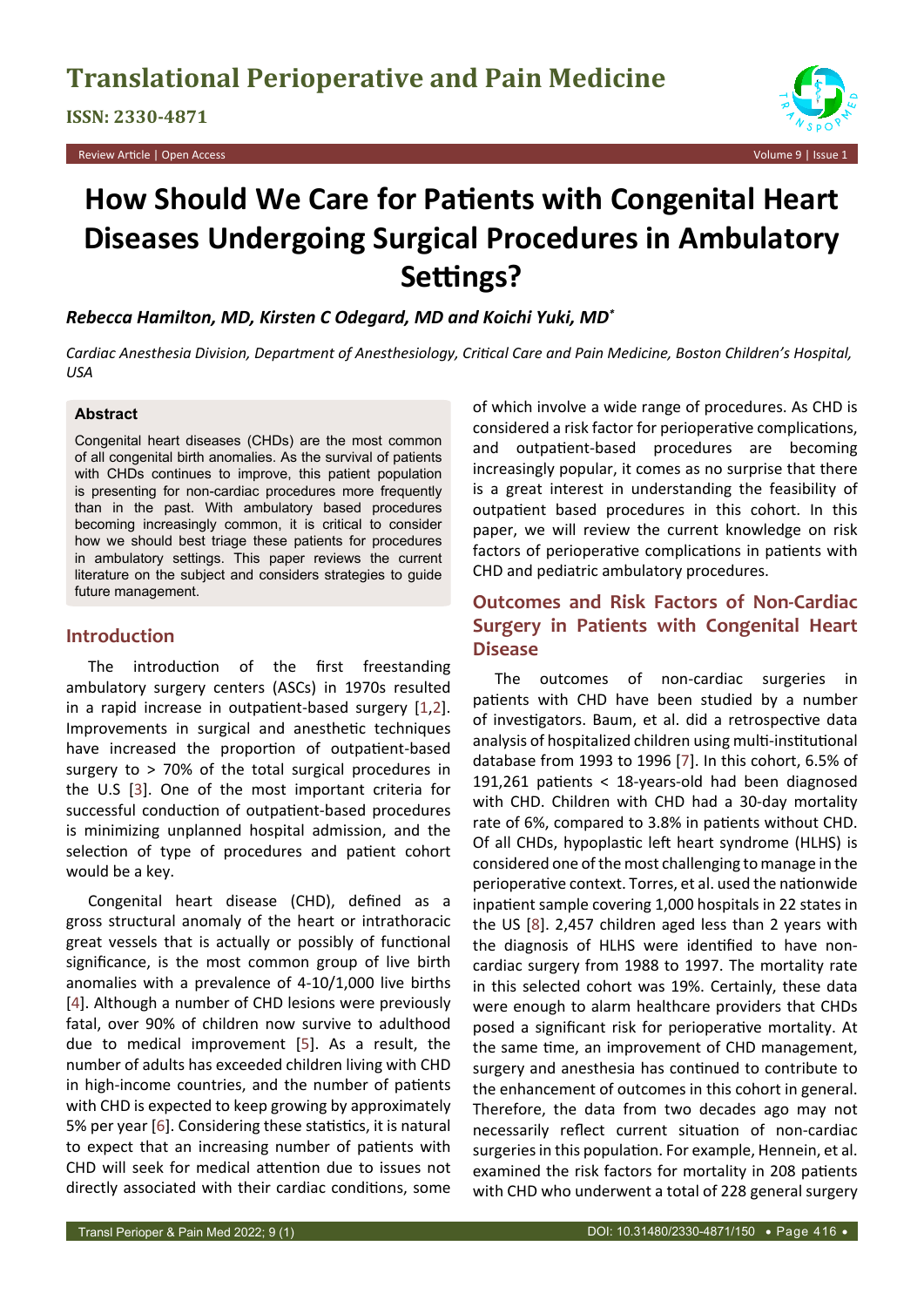| Minor CHD  |                          | Cardiac condition with or without medication and maintenance                    |  |
|------------|--------------------------|---------------------------------------------------------------------------------|--|
|            | $\overline{\phantom{0}}$ | Repair of CHD with normal cardiovascular function and no medication             |  |
| Major CHD  |                          | Repair of CHD with residual hemodynamic abnormality with or without medications |  |
| Severe CHD |                          | Uncorrected cyanotic heart disease                                              |  |
|            |                          | Patients with any documented pulmonary hypertension                             |  |
|            |                          | Patients with ventricular dysfunction requiring medications                     |  |
|            | $\overline{\phantom{0}}$ | Listed for heart transplant                                                     |  |

**Table 1:** CHD classification.

procedures under general anesthesia from 1981 to 1991. Identified risk factors for perioperative mortalityin this cohort included an American Society of Anesthesia (ASA) class IV, preoperative hospital length of stay > 10 days, birth at a tertiary care center, and emergency operations. However, this study was conducted at a time when outpatient procedures were first being introduced into the pediatric arena, and these risk factors may no longer be as applicable to our practice today.

One of difficulties in caring for patients with CHDs is the wide range of diversity with which these lesions present. In an attempt to classify severity, CHDs are commonly divided into three subtypes; Minor, major and severe CHDs [\[9](#page-4-3)]. Minor CHD is defined as a cardiac condition with or without cardiac-related medications and maintenance, or post repair of congenital heart defect with normal cardiovascular function and no medications (Table 1). Examples of minor CHDs include patients with atrial septal defect (ASD) or with smallto-moderate sized ventricular septal defect (VSD). Major CHD is defined as a CHD post-repair with residual hemodynamic abnormality with or without medications. Examples of major CHDs include patients who have undergone Tetralogy of Fallot (TOF) repair with wide open pulmonary insufficiency or Stage 1 repair for HLHS. Severe CHD is typically reserved for patients with uncorrected cyanotic heart disease, any documented pulmonary hypertension, ventricular dysfunction requiring medications, or listed for heart transplant. In 2012, Faraoni, et al. analyzed the pediatric database of the American College of Surgeons National Surgical Quality Improvement Program (ACS NSQIP) using this classification to examine postoperative outcomes in children with and without minor, major and severe CHDs undergoing non-cardiac surgery [\[9\]](#page-4-3). The 30-day mortality of patients with minor, major and severe CHDs was 1.1%, 2.2% and 5.7%, respectively. There was no difference in the outcomes between patients without CHD and patients with minor CHD. The results suggested that while the classification of minor, major and severe CHDswas practical for providers, there was a gap in the understanding of what additional risk factors were associated with the outcome of non-cardiac procedures in this patient population. A decade earlier, Warner, et al. had performed a retrospective review of all patients

with CHDs < 50-years-old who underwent non-cardiac surgery at Mayo affiliated hospitals between 1987 and 1992 [\[10](#page-4-1)]. They identified 276 patients who underwent 480 non-cardiac procedures. The primary outcome was perioperative complications, defined as the onset of a new cardiac problem or exacerbation of a previously stable cardiac condition, onset of a new respiratory problem or exacerbation of a previously stable respiratory condition, and onset of a new neurological deficit. Risk factors associated with complications were age < 2 years, cyanosis, pulmonary hypertension, active treatment for congestive heart failure, and poor general health at the time of the procedures. Other than age, the rest of risk factors were very similar to the criteria for severe CHD in ACS NSQIP, which supports the use of the minor, major and severe CHD classification.

Faraoni, et al. went on to examine the 2012-2014 ACS NSQIP database and compared 4,375 major and severe CHD with a validation cohort. The mortality of patients with major and severe CHD who underwent noncardiac procedures was 4.7%. Mortality risk factors included emergency procedure, severe CHD, singleventricle physiology, previous surgery within 30 days, preoperative inotropic support, preoperative CPR, acute/chronic renal injury and preoperative mechanical ventilation. Then, how about intraoperative events? For ambulatory procedures, understanding the type and risk factors for intraoperative events would be important. Lee, et al. examined a single institutional data from 2008 to 2013 in patients who underwent noncardiac procedures in patients with CHD [\[11\]](#page-4-2), capturing cardiovascular events as well as respiratory events. Cardiovascular evens included continuous inotrope infusion administration, arrhythmias requiring treatment, pulmonary hypertensive crisis, and cardiac arrest. Respiratory events included bronchospasm/ laryngospasm, difficult intubation, failed extubation/ reintubation, and prolonged desaturation. ASA class III or above, major and severe CHDs, single ventricle physiology and mild-severe ventricular dysfunction were risk factors for cardiovascular events. Respiratory events were associated with only ASA III class or above. Together, these results support screening patients with CHD scheduled for ambulatory procedures for major and severe CHD, single ventricle physiology, ventricular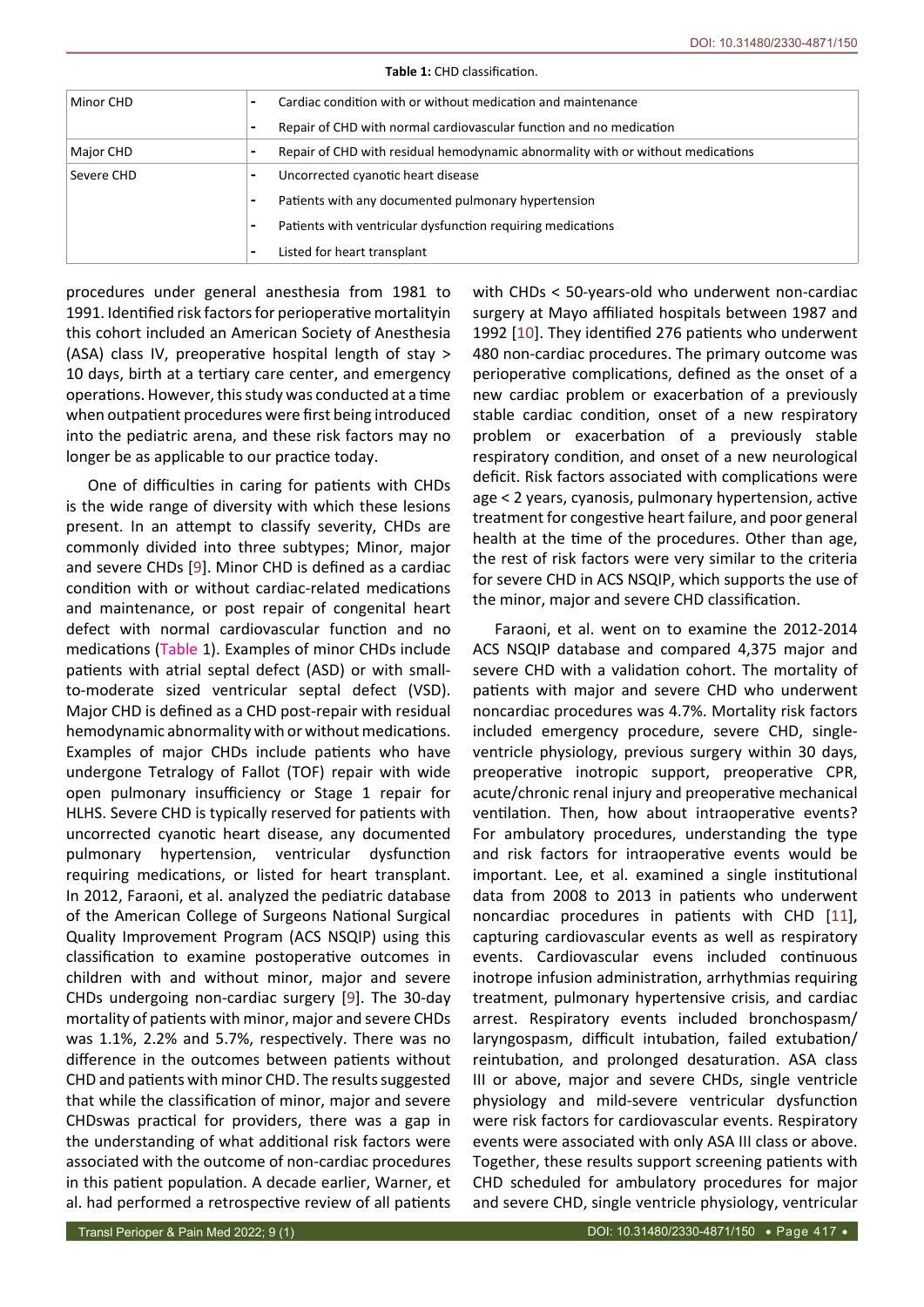dysfunction, and high ASA class to identify patients at most risk for complications.

Because CHDs contain diverse diseases, identifying risk factors for perioperative complications would be useful as we discussed above. However, we also need to keep in mind to anesthetize those patients tailored for individual circulatory patterns. For example, Fontan circulation, one of well-known single ventricular circulation, has very small unstressed volume [\[12](#page-4-7)]. Administration of anesthesia and resultant vasodilation can cause significant volume shift from stressed volume to unstressed volume in this physiology, often requiring volume bolus and/or administering vasoactive drugs [[12](#page-4-7)]. Thus, familiarization to each physiology is critical even after screening in CHD patients for ambulatory procedures.

# **Data of Ambulatory Surgery in Patients with or without Congenital Heart Disease**

As described above, an important quality and safety metric in the evaluation of ambulatory surgery programs is the incidence of unplanned hospital admission. In adults, the incidence of unplanned hospital admission is 2.7% [\[13](#page-4-8)]. In the pediatric population, the incidence of unplanned hospital admissions is generally lower. Awad, et al. retrospectively analyzed 10,772 children who underwent ambulatory surgery from January 1996 to December 1999 in an academic tertiary children's hospital in Ireland [[14](#page-4-9)] (Table 2). The incidence of unplanned hospital admission was 2.2% (242 cases). The most common reason for admission was issues related to surgery (54%); other reasons included anesthesiarelated issues (postoperative nausea and vomiting, somnolence) (16%), social issue due to later surgery (surgery ends after 3 pm) (14%) and medical issues (11%). Similarly, Rabbitts, et al. compared all pediatric ambulatory procedures conducted in the US in the 1996 and 2006 National Survey of Ambulatory Surgery (NSAS) [[3](#page-3-3)]. In 1996, ambulatory anesthesia was provided in 1,522,833 cases for patients younger than 15 years. In 2006, ambulatory anesthesia was provided in 2,300,651 cases, supporting the notion that pediatric ambulatory anesthesia has increased over time just as it has in the adult cohort. In 2006, 0.6% of cases required admission. Whippey, et al. examined ambulatory surgery in children < 18 years (and > 60 weeks post conceptual age) in a single pediatric tertiary hospital in Canada from 2005 to 2012. Out of 21,957 cases, 213 cases (0.97%) required admission. The risk factors for admission were ages < 2 years, ASA class III, duration of surgery > 1-hour, surgical end time later than 3 pm, type of surgery (specifically orthopedics, otolaryngology, dental), intraoperative events and the presence of obstructive sleep apnea [\[15](#page-4-4)]. Intraoperative events included difficult intubation, bronchospasm/laryngospasm, aspiration, blood loss requiring transfusion and cardiac arrest.

Then, how about patients with CHD? Yuki, et al. performed retrospective analysis of the data from a single pediatric institution in the US from 2008 to 2013 [\[16](#page-4-5)]. Out of 3,010 non-cardiac procedures in patients with CHD, 1,028 cases (34.1%) were scheduled to have ambulatory procedures. The rate of unplanned admission was 2.8%. Reasons for admission were mostly related to anesthesia including postoperative nausea and vomiting, hypoxemia or intubation pain, fever, headache, and agitation. The risk factors for admission were ASA class III or higher, major CHD, the availability of an echocardiogram within 6 months of procedures, and radiology procedures. Authors speculated that an echocardiogram was likely obtained frequently in patients with CHD whose residual lesions or ventricular function were concerning enough to be followed closely. Patients who underwent procedures in radiology were younger, of higher ASA classification status and presented more frequently with major CHD and associated syndromes in this study.

## **Current Non-Cardiac Surgery in CHD Cohort**

As a recent survey of non-cardiac surgical volume in US pediatric centers demonstrated, ambulatory procedures are increasing in volume, from 19,719 cases in 2015 to 25,890 cases in 2019 [\[17](#page-4-6)]. Although the incidence of admission was not reported in this study, the mortality (0.02%) in ambulatory procedures was significantly lower compared to that of inpatients (3.07%), which supports performing non-cardiac

**Table 2:** Unplanned admission following planned ambulatory procedures.

| <b>Study</b>         | Incidence of unplanned<br>admission | Risk factors of unplanned admission                                                                                                                                                                                                                                    |
|----------------------|-------------------------------------|------------------------------------------------------------------------------------------------------------------------------------------------------------------------------------------------------------------------------------------------------------------------|
| Awad, et al. [14]    | $2.2\%$                             | Issues related to surgery, anesthesia related issues (PONV,<br>somnolence), late surgery end, medical issues                                                                                                                                                           |
| Whippey, et al. [13] | $0.97\%$                            | $\leq$ 2 years, ASA class III $\sim$ , surgery $>$ 1 hour, surgical end time $>$ 3<br>pm, orthopedics/otolaryngology/dental surgery, intraoperative events<br>(Difficult intubation, bronchospasm/laryngospasm, aspiration, blood<br>transfusion, cardiac arrest), OSA |
| Yuki, et al. [16]    | 2.8%                                | ASA III~, major CHD, radiology procedure, recent echo availability                                                                                                                                                                                                     |

PONV: Postoperative Nausea and Vomiting; OSA: Obstructive Sleep Apnea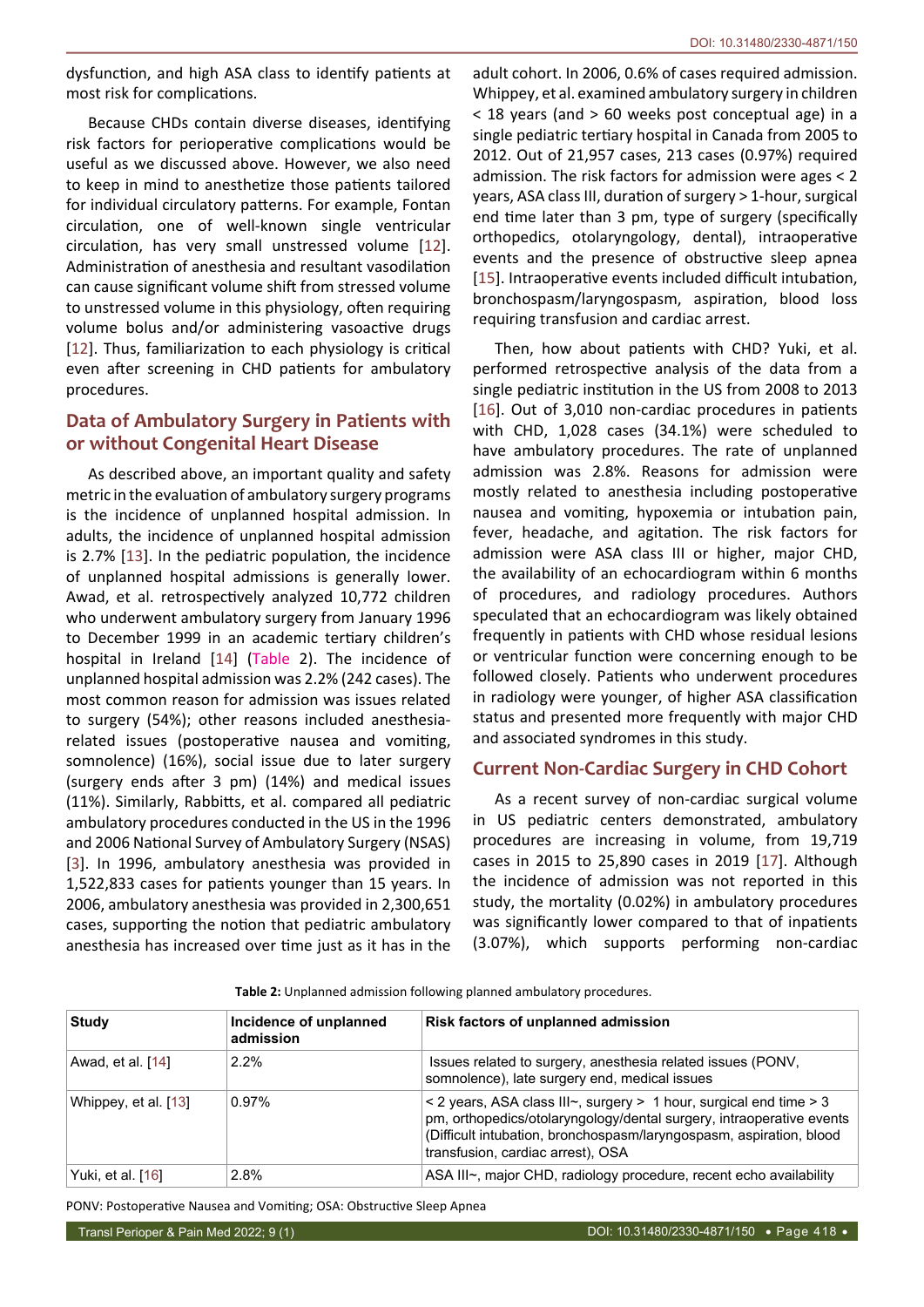procedures in the ambulatory setting even for the CHD cohort. In reality, however, when we talk about ambulatory surgery, we need to differentiate the setup where ambulatory surgery is performed. Ambulatory surgery can be done in a freestanding ambulatory surgery center with limited resources, a satellite hospital affiliated witha main pediatric institution but primarily designed for outpatient care, and a large pediatric institution with inpatient care capacity. Care at a large pediatric institution with inpatient care capacity requires more resources compared to care received at other settings. Additionally, one could speculate that the screening process for ambulatory surgery at a large pediatric center might be less strict compared to satellite locations. Although the literature on screening processes at such locations is limited, this should be considered in depth. Maxwell, et al. used a comprehensive state ambulatory surgical registry (the California Ambulatory Surgery Database, 2005-2011) to examine where pediatric patients which CHD were cared for when undergoing nonsurgical procedures [[18](#page-4-10)]. Among 11,254 cases, 43% of cases were cared at non-CHD specialty centers. 29% of cases were done at the nearest CHD center, and 28% of cases were done at other CHD centers. Patients who underwent procedures at non-CHD specialty centers lived farther from the nearest CHD center than patients who underwent care at a designated CHD center, indicating that access to care and systems structures may factor into decisions made regarding ambulatory procedures in this patient cohort. If issues were to arise at a non-CHD specialty center, would these patients be transferred to a CHD center, potentially skewing the data? Screening criteria for ambulatory surgery in CHD patients should be individualized to the capabilities of each healthcare setting and include a plan should postoperative admission requirements arise unexpectedly. The American College of Cardiology/American Heart Association consensus guidelines recommend that adult patients with CHD receive perioperative care in specialized adult CHD centers [[19\]](#page-4-11). However, in reality more than half of adult patients with CHD are cared for at non-specialty center [[18](#page-4-10)], which may be reflective of a growing adult CHD population as well as limitation of available healthcare resources and their uneven geographical distribution. Considering that the need for non-cardiac surgeries is increasing in the pediatric CHD population, it is critical to employ a society-wide multidisciplinary approach when determining how these patients should be cared for, particularly in the context of ambulatory procedures. This consideration should be applicable for both pediatric and adult CHD patients.

## **Future Direction**

As suggested in the literature reviewed here, ambulatory procedures in the CHD population are on the rise. However, there is no strong evidence on how to determine patient selection for procedures in ambulatory settings. As risk factors for ambulatory procedures continue to be evaluated, the establishment of a triage guideline for ambulatory procedure feasibility would be of tremendous importance. Another missing piece is the information of how adult CHDs should be cared for. As this population grows, we need to understand the care for adult CHDs in this setting. Further research is needed to sophisticate and streamline the provision of surgical care for patients with CHD in ambulatory settings.

# **Declarations**

## **Disclosure of potential conflict of interest**

We do not have any conflict of interest.

# **Research involving human participants and/or animals**

This article does not contain any studies with human participants or animals performed by any of the authors.

#### **Informed consent**

Because of the reason described under "Research involving human participants and/or animals", informed consent is not applicable to this article.

#### **Funding**

This work is supported by CHMC Anesthesia Foundation and K08GM101345 (K.Y.)

#### **Authors' contribute**

R.H., K.O., K.Y.: Designed and wrote the manuscript.

## **References**

- <span id="page-3-1"></span>1. Bian, J. & Morrisey, M. A. Free-standing ambulatory surgery centers and hospital surgery volume. Inquiry44, 200-210, doi:10.5034/inquiryjrnl\_44.2.200 (2007).
- <span id="page-3-2"></span>2. Pregler, J. L. & Kapur, P. A. The development of ambulatory anesthesia and future challenges. Anesthesiol Clin North Am21, 207-228, doi:10.1016/s0889-8537(02)00073-1 (2003).
- <span id="page-3-3"></span>3. Rabbitts, J. A., Groenewald, C. B., Moriarty, J. P. & Flick, R. Epidemiology of ambulatory anesthesia for children in the United States: 2006 and 1996. Anesth Analg111, 1011-1015, doi:10.1213/ANE.0b013e3181ee8479 (2010).
- <span id="page-3-4"></span>4. Mitchell, S. C., Korones, S. B. & Berendes, H. W. Congenital heart disease in 56,109 births. Incidence and natural history. Circulation43, 323-332, doi:10.1161/01.cir.43.3.323 (1971).
- <span id="page-3-5"></span>5. Webb, G. D. & Williams, R. G. Care of the adult with congenital heart disease: introduction. J Am Coll Cardiol37, 1166, doi:10.1016/s0735-1097(01)01280-3 (2001).
- <span id="page-3-6"></span>6. Moodie, D. Adult congenital heart disease: past, present, and future. Tex Heart Inst J38, 705-706 (2011).
- <span id="page-3-0"></span>7. Baum, V. C., Barton, D. M. & Gutgesell, H. P. Influence of congenital heart disease on mortality after noncardiac surgery in hospitalized children. Pediatrics105, 332-335, doi:10.1542/ peds.105.2.332 (2000).